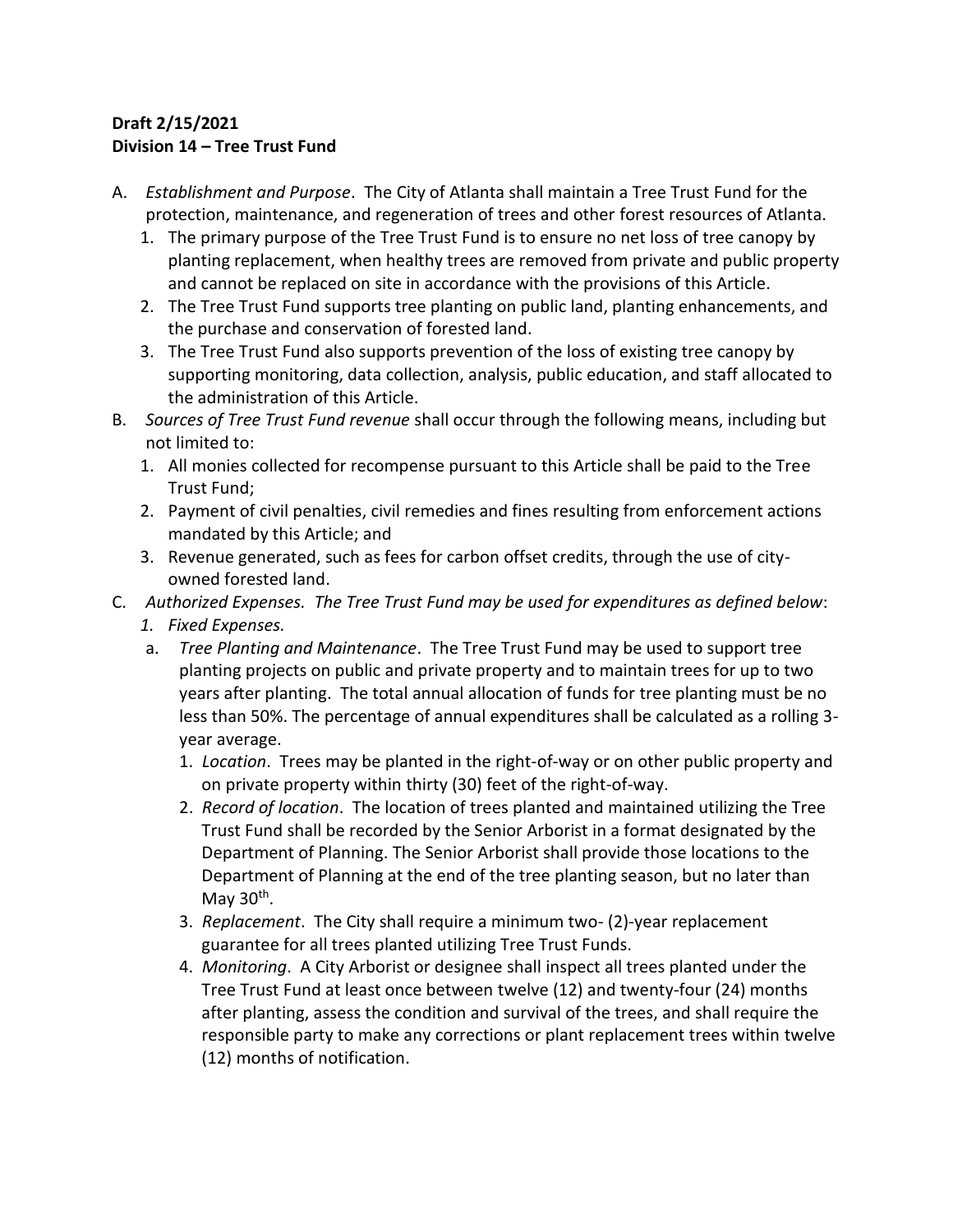- b. *Forested Land and Easement Purchases*. Trees Trust Funds may be utilized to purchase land meeting minimum forested standards of 1,000 DBH inches and/or fifty (50) trees per acre, provided that:
	- 1. The Department of City Panning and Parks and Recreation will establish written criteria for section of eligible land purchases;
	- 2. The Commissioner of the Department of Parks and Recreation and the Commissioner of the Department of City Planning, with the review of the Tree Conservation Commission, will provide a recommendation regarding the proposed purchase;
	- 3. Legislative approval of the purchase requires that the land be preserved as forested land; and
	- 4. A minimum of \$200,000 of the revenues received by the Tree Trust Fund each fiscal year will be allocated for future forested land and easement purchases.
- c. *Administration of Tree Protection Ordinance.* A maximum of \$50,000 per fiscal year of the fund monies may be used for costs arising directly from administering and enforcing this Article. These costs include but are not limited to the following:
	- 1. Posting trees to be removed;
	- 2. Analyzing, reporting, and publishing reports related to this Article;
	- 3. Supplies and field equipment;
	- 4. Court reporter services at Tree Conservation Commission hearings; and
	- 5. Honoraria for Tree Conservation Commission members and other costs require to fulfill the direct duties of the Tree Conservation Commission.
- d. *Educational Expenses*. During any given fiscal year, five percent (5%) of the funds received by the Tree Trust Fund during the immediately preceding fiscal year or \$100,000, whichever is greater, shall be placed into a Tree Trust Fund Educational Outreach account, and such monies shall be used for educational materials, educational programs, and educational outreach including support for projects in collaboration with community partners. Any amount not expended in the given fiscal year shall remain in the account to be utilized in future years. The Educational Outreach Fund account expenses shall require approval from the Tree Conservation Commission. All educational grants from the Tree Trust Fund shall be approved by the Tree Conservation Commission.
- e. *Salaries*. Tree Trust Fund monies may be expended to support the salaries of only the following positions. The positions must adhere to the following job descriptions. If the costs of the salaries and benefits of all positions exceed the allocated amount, the remainder of the cost shall be assumed by the General Fund Budget of either the Department of City Planning or the Parks and Recreation Department:
	- 1. *City Arborist positions*. A maximum of \$120,000 per year of the Tree Trust Fund may be used for the annual salary and benefits of two (2) arborist positions.
	- 2. *Senior Arborist*. A maximum of \$75,000 per fiscal year of the Tree Trust Fund may be used to pay for the annual salary and benefits of an Arborist Senior/Project Manager position. All responsibilities of this position shall be related to oversight of projects financed by the Tree Trust Fund associated with tree planting, maintenance, and reporting including identification of qualified contractors,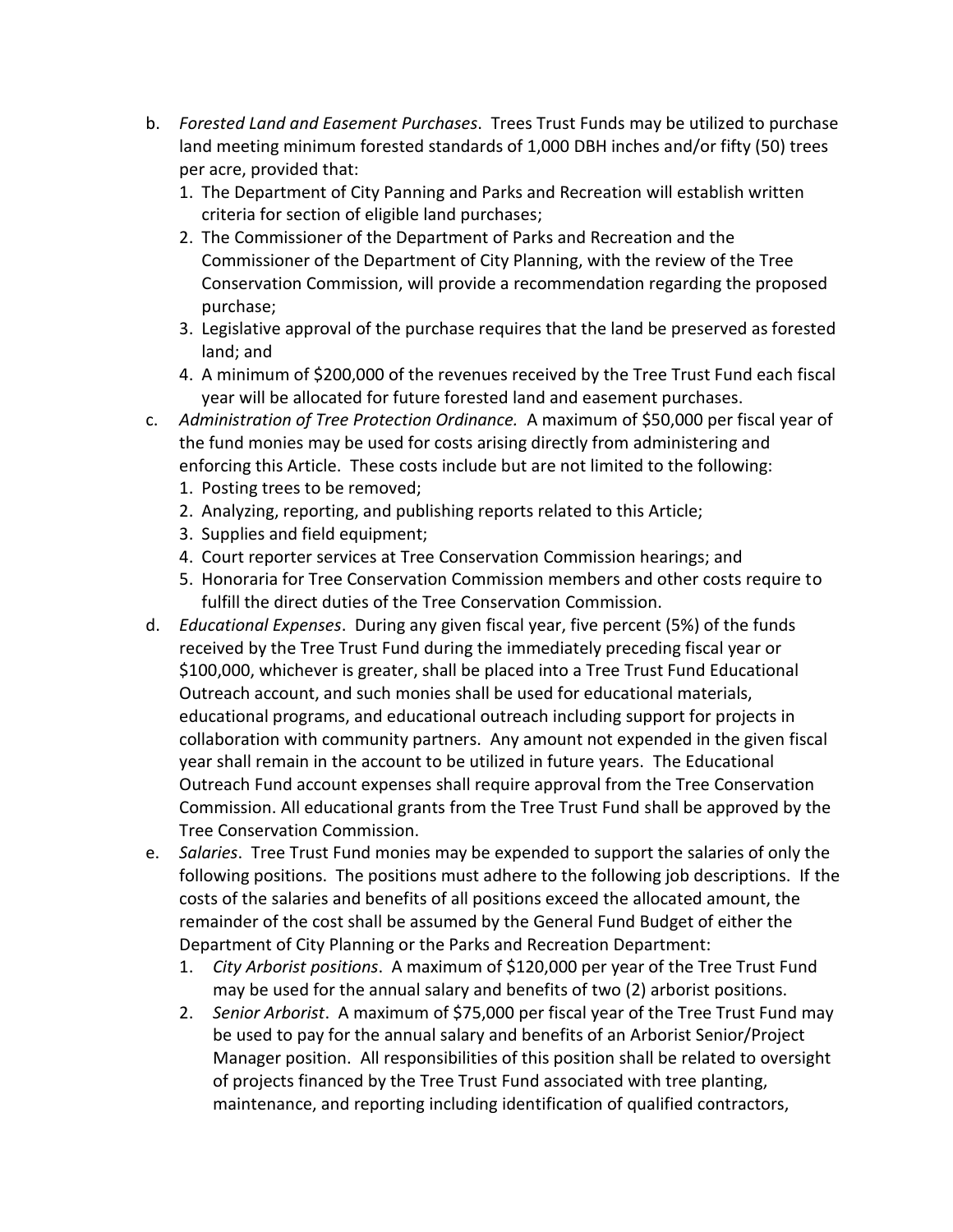preparation of requests for proposals, inspection of work, and assurance of compliance with this Article.

- 3. *Administrative Assistant*. A maximum of \$60,000 per fiscal year of the Tree Trust Fund may be used to pay for the annual salary and benefits of the administrator, whose primary responsibilities are educational outreach regarding tree preservation, care, and support for the tree ordinance, guiding the Tree Conservation Commission in budget preparation, preparing and reviewing reports, and overseeing the creation of the Urban Master Plan.
- 4. *Tree Conservation Commission Clerk.* A maximum of \$40,000 per year of the Tree Trust Fund may be used to pay for a portion of the annual salary and benefits of the position, whose duties support the clerical and administrative aspects of the tree appeals process.
- 5. *Additional Job Positions*. Other than those job positions and associated salaries and benefits already enumerated in this Subsection, no additional job positions, salaries and benefits shall be added, reclassified, or otherwise charged to the Tree Trust Fund unless approved by City Council in an ordinance (a) describing the need and benefit to the Tree Trust Fund of such action, and (b) specifically amending this Subsection C-e, to incorporate the pertinent job position and/or salary and benefits being charged to the Tree Trust Fund.
- *2. Other Allowable Expenses*:
- a. *Maintenance of Forested Lands*. Funds may be used for the maintenance of land purchased with the Tree Trust Fund within three (3) years of purchase date after which other funding sources must be identified. Costs must be related to establishing a longterm maintenance plan, site stabilization, pruning, mulching, treating for pests, diagnostic testing, and removal of invasive plants that threaten forest health. Maintenance shall be limited to initial, short term tree restoration and stabilization related to the protection, preservation and regeneration of trees on the property. No funds from the Tree Trust Fund may be used for permanent infrastructure, including but not limited to the development or maintenance of roads, parking lots, trails, buildings or similar infrastructure on the property.
- b. *Tree Canopy Studies*. Tree Trust Fund monies may be expended to update tree canopy imagery and analyses on a four (4) to six (6) year cycle, as recommended by the Tree Conservation Commission.
- c. *Planting Enhancements*. The Tree Trust Fund may be used to support the purchase and/or installation of structural soil, soil cells, or other suspended pavement systems for public street tree planting including the modification of existing conditions, such as concrete cutting or stump grinding to enable new tree planting.
- d. *Retention of Sidewalk Trees*. Tree Trust Fund may be used to design purchase, construct, and implement techniques and materials for sidewalk and/or roadway improvements or repairs performed by or at the direction of the Department of Public Works, where the expenditures are used to prevent the destruction of existing heathy trees.
	- 1. Techniques include without limitation alternative sidewalk materials, root bridging and hand digging.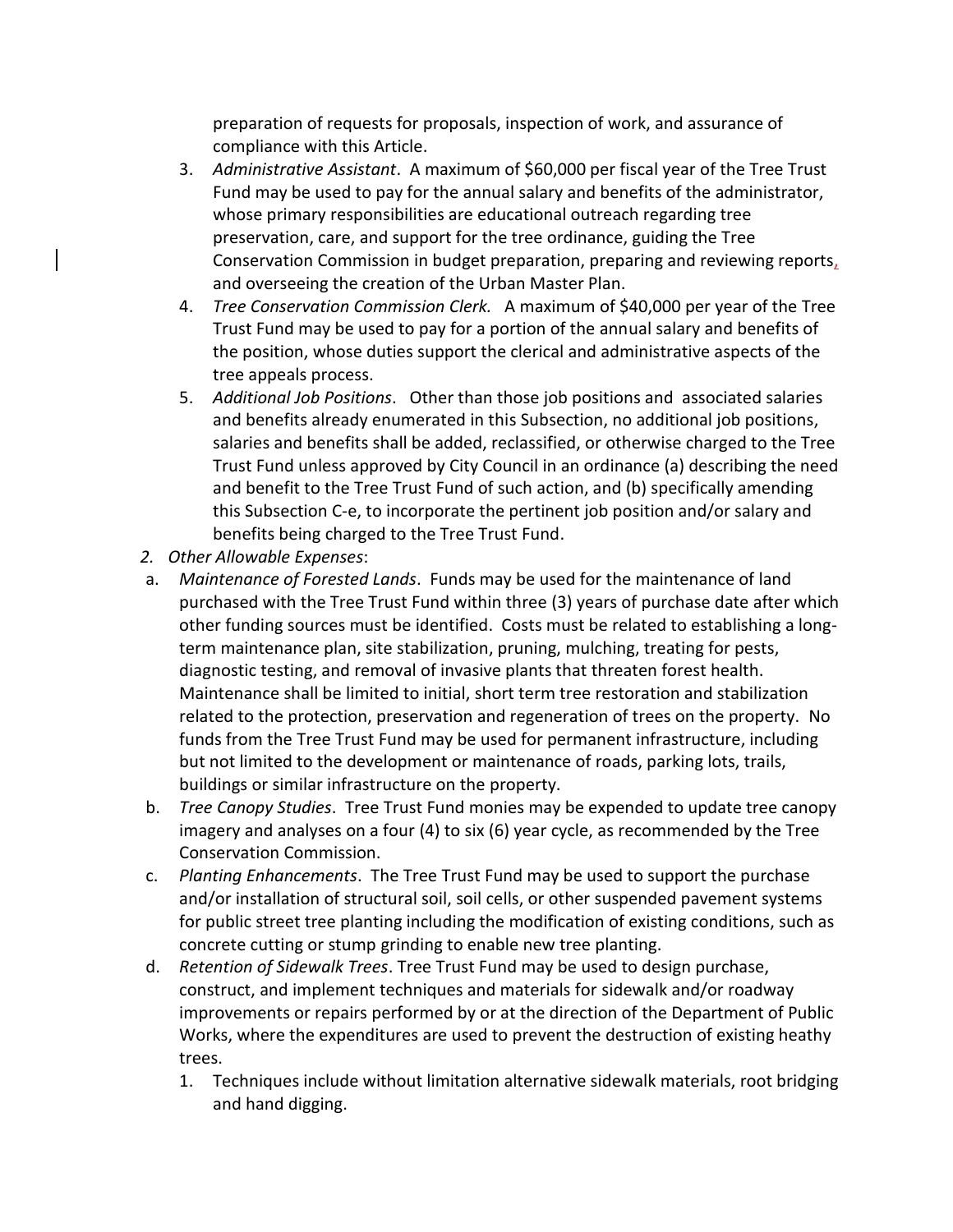- 2. Cumulative expenditures pursuant to this subsection that exceed \$100,000 in any fiscal year, must be authorized by duly enacted legislation, even if not required under the City Procurement Code [or approved by the Tree Conservation Commission].
- e. *Urban Forest Master Plan* as detailed in Section 158-77
- D. *Tracking and Reporting of Tree Trust Fund*. It is the policy of the City of Atlanta to ensure transparency regarding the use of funds from the Tree Trust Fund.
	- 1. *Review and Approval of Expenditures*. Parks and Planning shall each prepare a proposed annual budget of Tree Trust Fund fiscal year expenditures for review and comment by the Tree Conservation Commission. The proposed budget shall be provided to the Tree Conservation Commission before annual budgets are developed by the City Council Finance/Executive Committee (or any future governing committee). Any comments to the proposed budget by the Tree Conservation Commission shall accompany the submission of the proposed budget to the Finance/Executive Committee for its review in developing the Tree Trust Fund budget for the upcoming fiscal year. Tree Trust Fund Education Outreach account expenditures shall require approval from the Tree Conservation Commission. Within (90) days of the end of the fiscal year, the Administrative Assistant shall submit to the Community Development/Human Services Committee a report of all expenditures and activities of the preceding fiscal year.
	- 2. *Financial Reporting*. Within ninety (90) days of the end of the fiscal year, the Department of City Planning shall submit to the Community Development/Human Services Committee of the City Council a financial report of all funds collected and credited to the Tree Trust Fund during the preceding fiscal year. The report shall include a separate accounting of funds received as recompense. Recompense totals shall be accounted for quarterly and reported on the Department of Planning website within twenty (20) days of the last day of each fiscal quarter.
	- 3. *Expenditures*. Within ninety (90) days of the end of the fiscal year, the Department of City Planning shall submit to the Community Development/Human Services Committee of City Council a report of all expenditures charged to the Tree Trust Fund during the preceding fiscal year.
	- 4. *Audit.* The Tree Trust Fund shall be audited by the City after the close of the Tree Trust Fund's first full fiscal year being governed by this Section 158-76, and the audit results shall be publicly available on the COA website. Thereafter, audits shall be conducted every five (5) years unless City Council determines an interim audit is required.

## Section 158-77 Urban Forest Master Plan

A. Urban Forest Master Plan. Tree Trust Fund monies may be expended on activities associated with the creation and implementation of the City's Urban Forest Master Plan. The Urban Forest Master Plan shall be overseen by the Tree Conservation Commission. The Master Plan shall be created and implemented no later than one (1) year after approval of this Article and shall be updated at least every (3) three years.